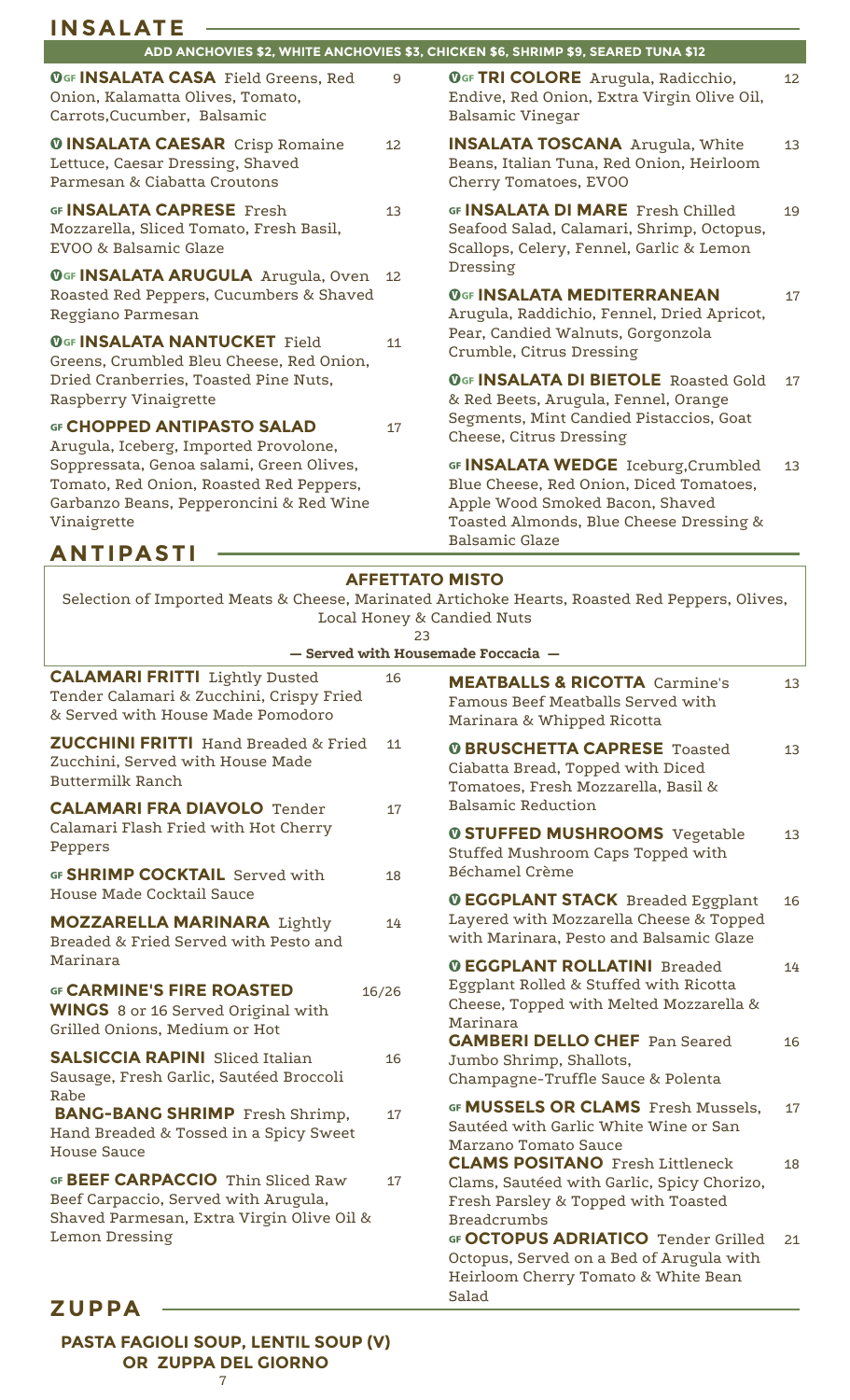#### **M OZZARELLA BA R**

#### **SERVED WITH HOUSEMADE FOCCACIA, ADD PROSCIUTTO \$3**

**O STRACCIATELLA** Creamy Mozzarella 14 & Heirloom Cherry Tomatoes On a Bed of Arugula

**O BURRATA** Creamy Mozzarella, Served 17 with Gold & Red Beets, Pear & Arugula

## **COAL FIRED PIZZA**

|  | <b>SERVED MEDIUM 14" OR LARGE 16"</b> |
|--|---------------------------------------|
|  |                                       |

Crafted with Hand Stretched Dough & Cooked Well Done in our 900 Degree Coal Fired Oven Creating a Crispy Well Done Crust!

#### ¼… **Gluten Free, Cauliflower Crus t & Vegan Pizza Available Upon Reques t \$3**

| <b><i>O</i> MARGHERITA PIZZA Our</b><br>Traditional Cheese Pizza with Fresh Basil<br><b>O WHITE PIZZA</b> Mozzarella, Ricotta,                        | 16/19 | <b>0 SOTTOBOSCO PIZZA Tomato</b><br>Sauce, Fresh Mozzarella, Assorted Wild<br>Mushrooms, Caramelized Onions & Truffle      | 24/27 |
|-------------------------------------------------------------------------------------------------------------------------------------------------------|-------|----------------------------------------------------------------------------------------------------------------------------|-------|
| Parmesan, Fresh Garlic                                                                                                                                | 20/23 | Oil<br><b><i>OFLORENCE PIZZA Artichoke,</i></b>                                                                            | 20/23 |
| <b><i>O GARDEN PIZZA Broccoli,</i></b><br>Zucchini, Mushrooms, Roasted Red<br>Peppers, Garlic, Mozzarella                                             | 21/24 | Spinach, Fresh Tomato, Mozzarella<br><b><i>O QUATTRO FORMAGGI PIZZA</i></b>                                                | 20/23 |
| <b>BBQ CHICKEN</b> Chicken, BBQ, Red<br>Onion, Mozzarella                                                                                             | 21/24 | Fresh Mozzarella, Gorgozola, Provolone &<br>Ricotta                                                                        |       |
| <b>O PESTO PIZZA</b> Housemade Pesto,<br>Mozzarella, Mushrooms, Cherry Tomatoes                                                                       | 20/23 | <b>ARUGULA PIZZA Prosciutto, Cherry</b><br>Tomato, Reggiano Parmesan, Balsamic<br>Reduction, EVOO                          | 21/24 |
| <b><i>O CAPRESE PIZZA Fresh</i></b><br>Mozzarella, Sliced Tomato, Fresh Basil,<br>EVOO & Balsamic Glaze                                               | 20/23 | <b>SCAMPI PIZZA</b> Shrimp, Mozzarella,<br>Italian Herbs, Extra Virgin Olive Oil                                           | 21/24 |
| <b>CARMINE PIZZA Tomato Sauce,</b><br>Mozzarella, Sausage & Fresh Basil                                                                               | 19/22 | <b>MEAT LOVERS PIZZA Tomato</b><br>Sauce, Housemade Meatballs, Sausage,<br>Pepperoni                                       | 21/24 |
| <b>PROSCIUTTO &amp; HOT HONEY</b><br>PIZZA Prosciutto Di Parma, Mozzarella,<br>Ricotta, Parmesan, Oregano & Drizzled<br>with Cayenne Hot Pepper Honey | 22/26 | POLLO PIZZA Chicken, Goat Cheese,<br>Mozzarella, Roasted Red Peppers &<br>Balsamic Glaze Drizzle                           | 21/24 |
| PIZZA ALLA VODKA Imported<br>Burrata Cheese, Mozzarella, Pancetta<br>Bacon, Flambeed Vodka Cream Sauce,<br>Fresh Basil                                | 22/26 | <b>VONGOLE 'CLAM' PIZZA Whole</b><br>Belly Clams, Pecorino Cheese, Fresh Garlic,<br>EV <sub>O</sub> O<br>- New Haven Style | 22/26 |

| <b>0 SOTTOBOSCO PIZZA Tomato</b><br>Sauce, Fresh Mozzarella, Assorted Wild<br>Mushrooms, Caramelized Onions & Truffle<br>Oil | 24 / 27 |
|------------------------------------------------------------------------------------------------------------------------------|---------|
| <b><i>OFLORENCE PIZZA Artichoke,</i></b><br>Spinach, Fresh Tomato, Mozzarella                                                | 20/23   |

| <b>0 QUATTRO FORMAGGI PIZZA</b><br>Fresh Mozzarella, Gorgozola, Provolone &<br>Ricotta                    | 20/23 |
|-----------------------------------------------------------------------------------------------------------|-------|
| <b>ARUGULA PIZZA</b> Prosciutto, Cherry 21 / 24<br>Tomato, Reggiano Parmesan, Balsamic<br>Reduction, EVOO |       |

### **FLATBREADS**

| <b>PROSCIUTTO &amp; HOT HONEY FLATBREAD</b> Prosciutto Di Parma, Mozzarella, Ricotta,<br>Parmesan, Oregano & Drizzled with Cayenne Hot Pepper Honey | 14 |
|-----------------------------------------------------------------------------------------------------------------------------------------------------|----|
| <b>0 SPINACH &amp; ARTICHOKE FLATBREAD</b> Spinach, Artichoke, Mozzarella Cheese                                                                    | 13 |
| <b>MEATBALL &amp; RICOTTA FLATBREAD</b> House Made Meatball & Ricotta Cheese                                                                        | 13 |
| <b>O PESTO FLATBREAD</b> Housemade Pesto, Mozzarella, Mushrooms, Cherry Tomatoes                                                                    | 13 |

### **PIZZA TOPPINGS**

| <b>MEAT &amp; SEAFOOD TOPPINGS</b> Italian Sausage, Bacon, Pepperoni, Salami, Ham, Meatball<br>- Prosciutto or Chicken 4/5 Chopped Clams, Shrimp, Anchovies 3/4                                                                                                                             | 2/3 |
|---------------------------------------------------------------------------------------------------------------------------------------------------------------------------------------------------------------------------------------------------------------------------------------------|-----|
| <b>CHEESE TOPPINGS</b> Fresh Mozzarella, Ricotta, Goat, Feta, Bleu<br>- Stracciatella, Burrata 4/5                                                                                                                                                                                          | 3/4 |
| OGF VEGETABLE TOPPINGS Mushrooms, Broccoli, Spinach, Zucchini, Red Onion, Pineapple,<br>Caramelized Onion, Banana Peppers, Fresh Garlic, Black Olives, Kalamata Olives, Green Olives,<br>Artichokes, Breaded Eggplant, Roasted Red or Green Peppers, Hot Cherry Peppers, Fresh<br>Jalapenos | 2/3 |

**— Sundried Tomatoes or Broccoli Rabe (3/4)**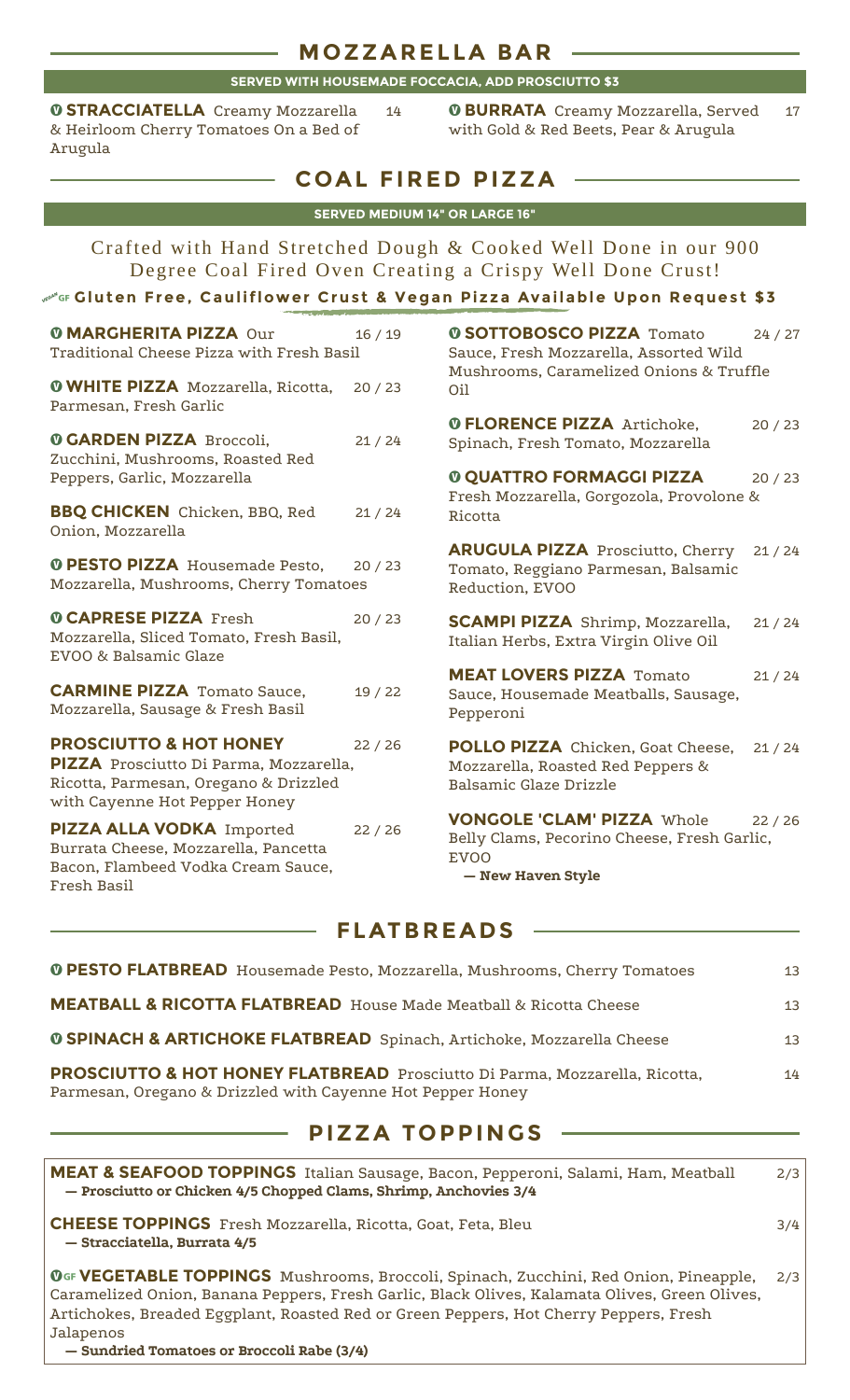|                                                                                                                                                      | G GLUTEN FREE (\$3) OR WHOLE WHEAT PENNE AVAILABLE UPON REQUEST                                                                                         |    |
|------------------------------------------------------------------------------------------------------------------------------------------------------|---------------------------------------------------------------------------------------------------------------------------------------------------------|----|
| <b>CARMINE'S LASAGNE Tradional Meat</b><br>23<br>Lasagna, Tomato Sauce, Bechamel &                                                                   | <b>SPAGHETTI &amp; MEATBALLS</b> Meatballs &<br>Tomato Sauce                                                                                            | 17 |
| Melted Mozzarella<br><b>O FETTUCCINE ALFREDO</b> Parmesan<br>15/20                                                                                   | <b>SPAGHETTI &amp; SAUSAGE</b> Italian Sausage<br>& Tomato Sauce                                                                                        | 17 |
| Cream Sauce<br><b>RIGATONI ALLA VODKA Pancetta</b><br>15/19                                                                                          | <b>RAVIOLI MARINARA</b> Traditional Cheese<br>Ravioli, Marinara                                                                                         | 23 |
| Bacon & Fresh Tomato Flambeed in a<br>Vodka Cream Sauce<br>- Add Grilled Chicken                                                                     | <b><i>O RAVIOLI AURORA Spinach &amp; Ricotta</i></b><br>Stuffed Ravioli, Tossed in a Pink Cream<br>Sauce                                                | 23 |
| <b><i>O BAKED PENNE Penne Baked with</i></b><br>15/20<br>Ricotta & Mozzarella, Topped with<br>Marinara<br><b>SPAGHETTI CARBONARA Tossed</b><br>17/22 | <b>O RAVIOLI DI ZUCCA Butternut Squash</b><br>Stuffed Ravioli, Tossed with Butter and<br>Fresh Sage, Topped with Walnuts &<br>Crumbled Amaretto Cookies | 24 |
| with Bacon, Green Peas, Egg Yolk &<br>Creamy Parmesan                                                                                                | <b>O HOMEMADE GNOCCHI Delicate</b>                                                                                                                      | 23 |
| <b>PAPPARDELLE BOLOGNESE</b> Classic<br>15/23<br>Northern Italian Sauce of Veal & Beef, San                                                          | Pillows of Homemade Potato Gnocchi<br>Tossed in a San Marzano Tomato,<br>Gorgonzola Cream OR Pesto Cream Sauce                                          |    |
| Marzano Tomato, Tossed with Wide<br>Fettucini                                                                                                        | <b>AMATRICIANA</b> Imported Calamarata<br>Pasta 'Short Rigatoni', Tossed with Onions,                                                                   | 23 |
| <b>PENNE SALSICCIA</b> Sliced Italian<br>15/23<br>Sausage, Onions, Roasted Red Peppers,<br>Fresh Mozzarella & Marinara                               | Bacon & White Wine, Traditional Tomato<br>Sauce                                                                                                         |    |
| PENNE CON POLLO Grilled Chicken, 15/23<br>Arugula, Cherry tomatoes, Goat Cheese &                                                                    | <b>PIATTO DELLA NONNA</b> Meatball,<br>Italian Sausage & Pork Tenderloin, With<br>Marinara Served Over Spaghetti                                        | 29 |
| Toasted Pine Nuts in a Mushroom Demi<br>Reduction                                                                                                    | <b>PAPPARDELLE ALLA BARESE Tossed</b><br>with Garlic, Italian Sausage, Sundried                                                                         | 25 |
| <b><i>O PENNE CAPRESE Fresh</i></b><br>15/21<br>Mozzarella, Cherry Tomatoes, Fresh Basil,<br>Garlic & EVOO                                           | Tomatoes, Broccoli Rabe, Extra Virgin<br>Olive Oil                                                                                                      |    |
| <b>OvegeN' PENNE PRIMAVERA</b> Fresh<br>15/21<br>Seasonal Vegetables, Tossed with Garlic &                                                           | <b>PAPPARDELLE SHORT RIB Wide</b><br>Fettuccine Tossed With Slow Braised Short<br>Rib & Porcini Mushrooms                                               | 29 |
| Extra Virgin Olive Oil<br><b>Overit PENNE ALLA PUTTANESCA</b><br>15/21<br>Tossed with Garlic, Onions, Capers, Olives                                 | <b><i>O EGGPLANT PARMIGIANA Lightly</i></b><br>Fried Eggplant, Covered with Tomato<br>Sauce & Mozzarella, Served with Spaghetti                         | 19 |
| & Anchovies, Spicy Marinara Sauce                                                                                                                    | <b>PASTA "SAN GIOVESE"</b> Tossed with                                                                                                                  | 26 |
| <b>Overable SPAGHETTI AGLIO E OLIO</b><br>14/19<br>Broccoli, Garlic & Extra Virgin Olive Oil                                                         | Assorted Mushrooms, Crumbled Italian<br>Sausage, Onions, Spinach in San Giovese<br>Red Wine Cream Sauce & Topped with                                   |    |
| <b>Overify PASTA MEDITERRANEO</b> Whole<br>24<br>Wheat Penne, Garlic & Oil, Kalamata                                                                 | Stracciatella Cheese                                                                                                                                    |    |
| Olives, Artichoke, Capers, Sundried<br>Tomatoes, Spinach & Crumbled Goat<br>Cheese                                                                   | <b>OGF RISOTTO PORCINI Imported</b><br>Carnaroli Rice, Tossed with Porcini<br>Mushrooms, Parmesan Cheese & Truffle<br>Oil                               | 28 |

San Marzano Sauce

**RAVIOLI D' ASTICE** Homemade Maine 29

**LINGUINE CLAMS OR MUSSELS** 23 Middleneck Clams or Mussels, White Wine

Lobster Ravioli, Tossed with Shallots, Diced Shrimp & Tomato in Scampi Sauce

or San Marzano Tomato Sauce

**LINGUINE SCAMPI** Pan Seared Shrimp 24 in a Garlic Scampi Sauce over Linguine

Ragu, Chopped Tomato, Pink Cream Sauce

**PACCHERI SCOGLIO** Tossed with 33 Garlic, Mussels, Clams, Calamari, Jumbo Shrimp, San Marzano Tomato Sauce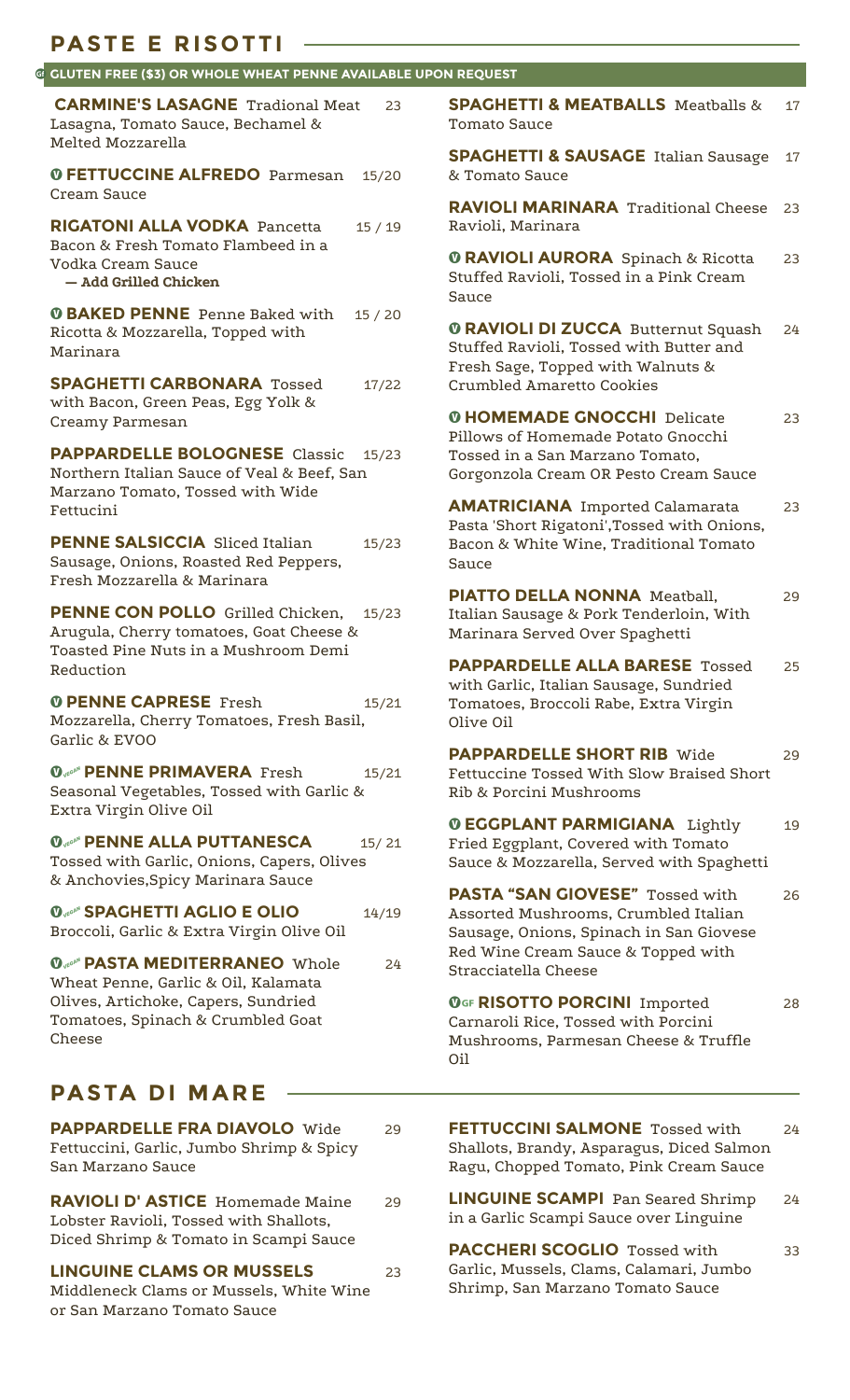# **PESCE E CARNE**

| <b>TO NY STRIP</b> Grilled NY Strip Steak,<br>Served with Mashed Potato & Roasted<br>Vegetables                                                          | 32    | <b>@ BRANZINO ACQUA PAZZA Imported 33</b><br>Mediterranean Sea Bass Fillet, Topped with<br>Blistered Cherry Tomato Sauce, Served                                  |                |
|----------------------------------------------------------------------------------------------------------------------------------------------------------|-------|-------------------------------------------------------------------------------------------------------------------------------------------------------------------|----------------|
| <b>@ FILET MIGNON</b> Chefs Cut Filet.                                                                                                                   | 33    | with Mashed Potatoes & Roasted<br>Vegetables                                                                                                                      |                |
| Grilled & Topped with Gorgonzola Cream.<br>Served with Mashed Potato & Roasted<br>Vegetables                                                             |       | YELLOWTAIL FRANCESE Fillet of<br>Yellowtail Snapper, Egg Battered & Sautéed                                                                                       | 28             |
| <b>RIBEYE FILET AU POIVRE Tender</b><br>Grilled Rib-Eye Filet, With Fresh Green<br>Peppercorn Brandy Served with Mashed<br>Potatoes & Roasted Vegetables | 35    | in a White Wine Butter-Lemon Sauce.<br>Served with Mashed Potatoes & Roasted<br>Vegetables<br><b>SALMONE CRUDO</b> Pan Seared Fillet of                           | 28             |
| <b>PORK CHOP</b> Bone in Grilled Pork Chop,<br>Topped with Oven Roasted Peppers &<br>Onions Served with Sautéed Broccoli Rabe<br>& Roasted Potatoes      | 18    | Salmon, Topped with Cilantro Tomato<br>Crudo Sauce, Served over Sautéed Spinach<br>& Fregola Pasta                                                                |                |
| <b>POLLO E VITELLO</b>                                                                                                                                   |       |                                                                                                                                                                   |                |
| <b>PARMIGGIANA</b> Lightly Breaded<br>Chicken or Veal, Covered with Tomato<br>Sauce & Mozzarella, Served with Spaghetti                                  | 23/27 | <b>SCARPARIELLO</b> Bone in Roasted<br>Chicken, Sliced Italian Sausage, Hot Cherry<br>Peppers, Kalamatta Olives & Roasted                                         | 24             |
| <b>MARSALA</b> Chicken or Veal Sautéed                                                                                                                   | 23/27 | Potatoes in a Rosemary Lemon Sauce                                                                                                                                |                |
| with Mushrooms & Marsala Wine, Served<br>with Mashed Potato & Roasted Vegetables                                                                         |       | GF CACCIATORE Bone in Roasted<br>Chicken, Peppers, Onions, Mushrooms,                                                                                             | 24             |
| <b>FRANCESE</b> Chicken or Veal Sautéed<br>in a White Wine Butter-Lemon Sauce,<br>Served with Mashed Potatoes & Roasted<br>Vegetables                    | 23/27 | Capers, Marinara over Roasted Potatoes<br><b>SALTIMBOCCA</b> Chicken or Veal<br>Topped with Sage, Prosciutto & Fresh<br>Mozzarella in a White Wine Sauce, Served  | 24/30          |
| <b>PICCATA</b> Chicken or Veal Sautéed<br>with Capers in White Wine Lemon-Butter<br>Sauce, Served with Mashed Potato &<br>Roasted Vegetables             | 23/27 | over Wilted Spinach<br><b>POLLO AL LIMONE</b> Chicken Breast<br>'Scampi Style' In a White Wine Lemon<br>Garlic Sauce, Served Over Sautéed Garlic<br>Spinach       | 23             |
| <b>MILANESE</b> Chicken or Veal Lightly<br>Crusted, Served over Tri Colore Salad &<br>Topped with Chopped Tomatoes &<br><b>Balsamic Glaze</b>            | 23/27 | <b>POLLO PIZZAIOLA</b> Chicken Breast<br>Sautéed with Garlic, Olives & Capers,<br>Topped with Pomodoro Sauce, Served with<br>Mashed Potatoes & Roasted Vegetables | 23             |
| <b>SCALOPPINE PORCINI Veal</b><br>Scaloppine, Sautéed with Garlic, Porcini<br>Mushrooms, Truffle Oil, White Wine Sauce<br>Served with Champagne Risotto  | 29    | GF BATTUTA DI POLLO Pounded Thin &<br>Grilled Chicken Breast, Served over<br>Insalata Tri Colore                                                                  | 23             |
|                                                                                                                                                          |       | <b>CONTORNI</b>                                                                                                                                                   |                |
| <b><i>© SPAGHETTI POMODORO</i></b>                                                                                                                       | 7     | <b>GF GARLIC MASHED POTATOES</b>                                                                                                                                  | $\overline{7}$ |
| <b>OGF CHAMPAGNE RISOTTO</b>                                                                                                                             | 9     | <b>OGF ROASTED POTATOES</b>                                                                                                                                       | $\overline{7}$ |
| <b>OGF ROASTED VEGETABLES</b>                                                                                                                            | 7     | <b>ITALIAN SAUSAGE</b>                                                                                                                                            | 10             |
| <b>OGF GRILLED ASPARAGUS</b>                                                                                                                             | 7     | 'MEATBALLS' 2PC Beef or Turkey                                                                                                                                    | 10             |
| <b>Overlife BRUSSELS SPROUTS</b>                                                                                                                         | 9     | <b>Overall'S SAUTÉED SPINACH</b>                                                                                                                                  | $\overline{7}$ |
| <b>OGF BROCCOLI RABE</b> with garlic                                                                                                                     | 8     | <b>OGF BROCCOLI</b> with garlic                                                                                                                                   | 7              |

# **EXECTED A VEGAN PIATTI**

| GF VEGAN ESCAROLE & BEANS Sautéed Escarole, Cannelloni Beans, Fresh Chopped<br>Tomatoes & Garlic                                                                          | 13    |
|---------------------------------------------------------------------------------------------------------------------------------------------------------------------------|-------|
| GF VEGAN CHOPPED ANTIPASTO Arugula, Iceberg, Sliced Avocado, Green Olives, Tomato,<br>Red Onion, Roasted Red Peppers, Garbanzo Beans, Pepperoncini & Red Wine Vinaigrette | 14    |
| <b>VEGANO PIZZA</b> Vegan Mozzarella, Tomato Sauce, Fresh Basil & Oregano<br>- Gluten Free & Cauliflower Crust Available \$3                                              | 15/18 |
| GF ZUCCHINI NOODLES Zucchini Noodles, Sautéed with Roasted Butternut Squash, Cherry<br>Tomatoes, Olive Oil & Garlic                                                       | 19    |